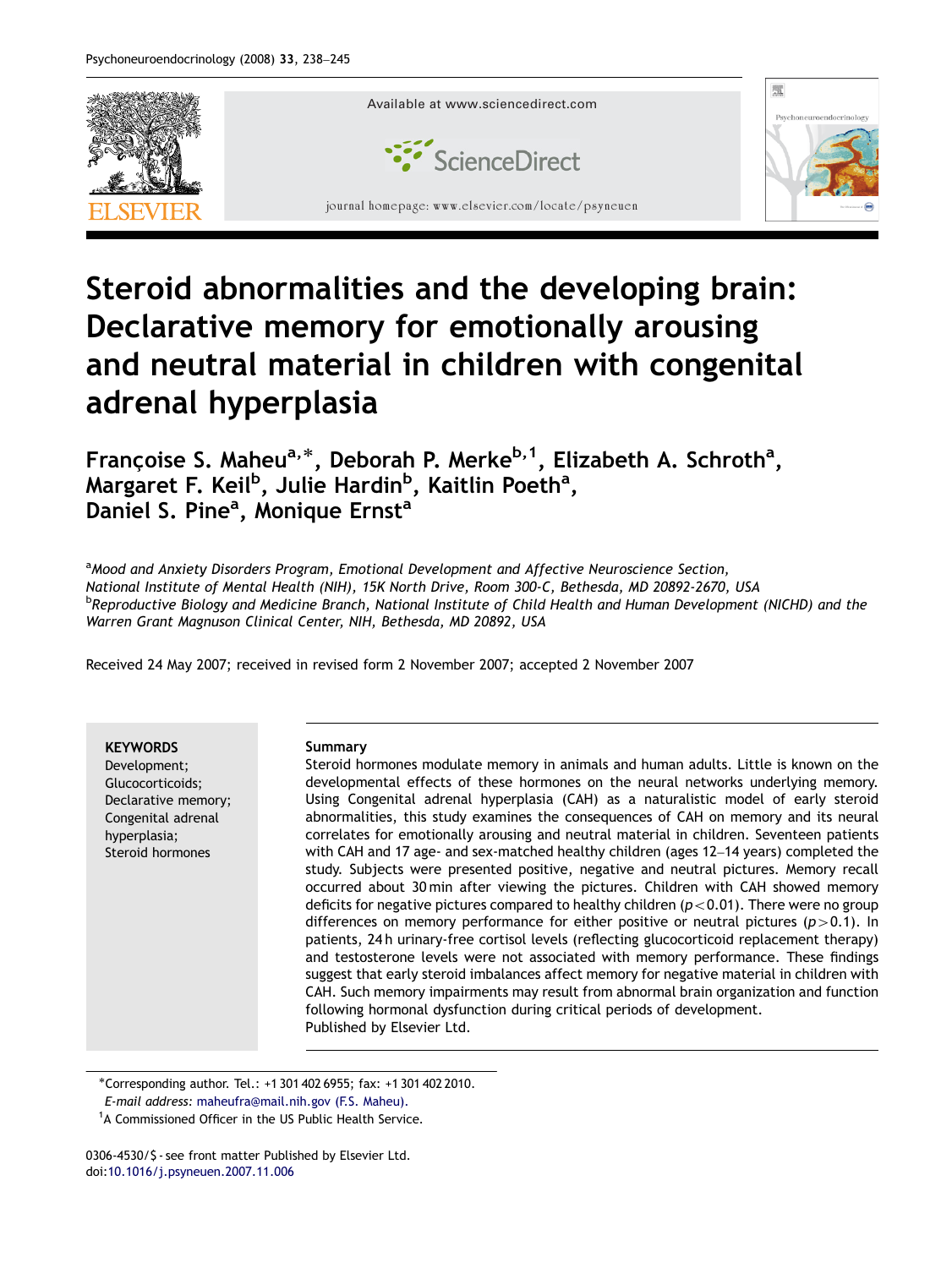## 1. Introduction

Previous findings report that steroid hormones may influence cognitive function [\(McEwen, 1994](#page--1-0); [Cherrier, 2005](#page--1-0); [Lupien et](#page--1-0) [al., 2007\)](#page--1-0). Acute elevations in glucocorticoids (cortisol in humans) and androgens were shown to modulate declarative memory for emotional and neutral material (e.g., [Vazquez-](#page--1-0)[Pereyra et al., 1995;](#page--1-0) [Naghdi et al., 2001;](#page--1-0) [Cherrier, 2005;](#page--1-0) [de](#page--1-0) [Kloet et al., 2005;](#page--1-0) [Lupien et al., 2007](#page--1-0)). Declarative memory refers to the conscious or voluntary recollection of previously learned information [\(Milner et al., 1998\)](#page--1-0). Glucocorticoids and androgens may influence declarative memory for emotional and neutral material through their interactions with a large number of their receptors located in the frontal cortex, hippocampus and amygdala ([Handa](#page--1-0) [et al., 1994](#page--1-0); [Beyenburg et al., 2000](#page--1-0); [Lupien and Lepage,](#page--1-0) [2001](#page--1-0); [Roozendaal, 2003](#page--1-0); [de Kloet et al., 2005;](#page--1-0) [Wilson and](#page--1-0) [Davies, 2007\)](#page--1-0), three brain structures implicated in declarative memory and the processing of emotional information ([Milner et al., 1998](#page--1-0); [Davidson, 2002](#page--1-0); [Phelps, 2006](#page--1-0)).

Steroids can have two types of effects, organizational and activational effects. The organizational effects refer to permanent changes in brain structure, organization or function in utero or during critical periods of development. The activational effects refer to the acute effects of circulating steroids during adulthood. Although most research on the mnesic effects of steroids focused on the activational mechanisms of these hormones (e.g., [Vazquez-](#page--1-0)[Pereyra et al., 1995](#page--1-0); [Naghdi et al., 2001](#page--1-0); [Cherrier, 2005;](#page--1-0) see [de Kloet et al., 2005;](#page--1-0) [Lupien et al., 2007\)](#page--1-0), organizational influences of steroids on declarative memory are now widely accepted [\(Welberg and Seckl, 2001;](#page--1-0) [Owen et al., 2005](#page--1-0)).

Indeed, animal models provide important evidence that dysfunction of glucocorticoids pre-natally or early in life can induce organizational changes in structure and function of the hippocampus, a central neural substrate of declarative memory, and amygdala, a key to emotional coding. Altered hippocampal architecture, such as neuronal degeneration of hypocampal pyramidal neurons or reduced hippocampal glucocorticoid gene expression, was observed following prenatal and early life chronic exposure to elevated glucocorticoid levels in young rat offspring ([Francis et al., 1999](#page--1-0); [Matthews, 2001;](#page--1-0) [Welberg and Seckl, 2001\)](#page--1-0). This animal model was also associated with increased glucocorticoid gene expression in the amygdala of juvenile offspring ([Welberg and Seckl, 2001\)](#page--1-0). Behaviorally, pre-natal and early life chronic glucocorticoid excess was found to be associated with increased anxiety behaviors in threatening situations and deficits in discrimination learning and spatial memory tasks in young rodents ([Owen et al., 2005;](#page--1-0) [Welberg and](#page--1-0) [Seckl, 2001\)](#page--1-0).

Though a few studies report on the organizational effects of glucocorticoid insufficiency on brain structure and function in juvenile mammals, such findings remain scarce. Interestingly, however, data reported so far show that removal of glucocorticoids by adrenalectomy (ADX) leads to similar consequences as those observed in young offspring exposed to elevated glucocorticoid levels. Hence, reduced number and branching of dendrites in hippocampal cells were reported following neonatal ADX in juvenile rodents ([Hashimoto et al., 1989](#page--1-0)). Moreover, degeneration in granule cells throughout the dentate gyrus of the hippocampus was reported in rat pups submitted to ADX during the early postnatal period [\(Gould et al., 1991;](#page--1-0) [Sloviter et al., 1993](#page--1-0)). No studies measured the effects of early post-natal ADX on the amygdala in young offspring. Behaviorally, glucocorticoid depletion in early post-natal life was associated with impaired fear expression to threat in rat pups tested a few days after ADX ([Takahashi, 1994;](#page--1-0) [Moriceau et al., 2004\)](#page--1-0).

Androgen levels in pre-natal and early life were also found to influence structure and function of both hippocampus and amygdala in animals. More specifically, these organizational effects were shown to modulate synaptic plasticity in hippocampal CA1 cells in juvenile rats ([Hebbard](#page--1-0) [et al., 2003](#page--1-0)). Moreover, sex differences in the shape and synaptic organization of the medial amygdala are influenced by pre-natal and early life androgen levels in young rodent offspring ([Cooke et al., 1998](#page--1-0); [Cooke and Woolley, 2005](#page--1-0); [Wilson and Davies, 2007](#page--1-0)). Behaviorally, elevated levels of pre-natal and early life androgens were shown to reduce social memory performance [\(Hebbard et al., 2003\)](#page--1-0), and to sexually differentiate the development of spatial memory abilities [\(Roof, 1993\)](#page--1-0) and visual discrimination learning ([Hagger and Bachevalier, 1991\)](#page--1-0) in young and late puberty juvenile mammal offspring.

Despite animal findings documenting organizational effects of glucocorticoids and androgens on the hippocampus or amygdala, and on learning performance, no studies examined such consequences in humans. An initial step could be the study of declarative memory in children with congenital steroid dysfunction such as CAH.

Classic CAH is an autosomal recessive disorder with a prevalence rate estimated at one in 15,000 live births ([Merke and Bornstein, 2005](#page--1-0)). Classic CAH due to 21 hydroxylase (OH) deficiency is characterized by a deficiency in cortisol biosynthesis and severe androgen excess. In addition, a rodent model of CAH reports that the lack of cortisol negative feedback results in overproduction of corticotropin-releasing hormone (CRH)mRNA in the hypothalamus, as well as overproduction of proopiomelanocortin (POMC)mRNA (precursor of adrenocorticotropic hormone (ACTH) in the pituitary; [Tajima et al., 1999](#page--1-0)). Such overproduction of ACTH stimulates the adrenals and leads to excess adrenal androgen production [\(Merke and Bornstein,](#page--1-0) [2005](#page--1-0)).

Pre-natal dysfunction of glucocorticoids and androgens in CAH patients has led to the notion that brain organization, behavior and cognition may be affected in this population. With respect to brain organization, we recently reported irregularities in the structure and function of the amygdala in children with CAH. Specifically, we documented reduced volume in both male and female patients [\(Merke et al.,](#page--1-0) [2003](#page--1-0)), and enhanced response to negative facial emotions in female patients [\(Ernst et al., 2007\)](#page--1-0). Behaviorally, some studies have suggested that prenatal androgen excess masculinizes the brain of females with CAH, as these young girls exhibit male-like behaviors in their play interests, report themselves as being more aggressive and have enhanced spatial abilities compared to their healthy counterparts ([Berenbaum, 2001](#page--1-0); [Hines et al., 2003](#page--1-0); [Cohen-](#page--1-0)[Bendahan et al., 2005\)](#page--1-0). Cognitively, research in CAH patients has reported inconsistent results. [Johannsen and](#page--1-0) [collaborators \(2006\)](#page--1-0) found that adult patients with the most severe form of classic CAH, and especially those who